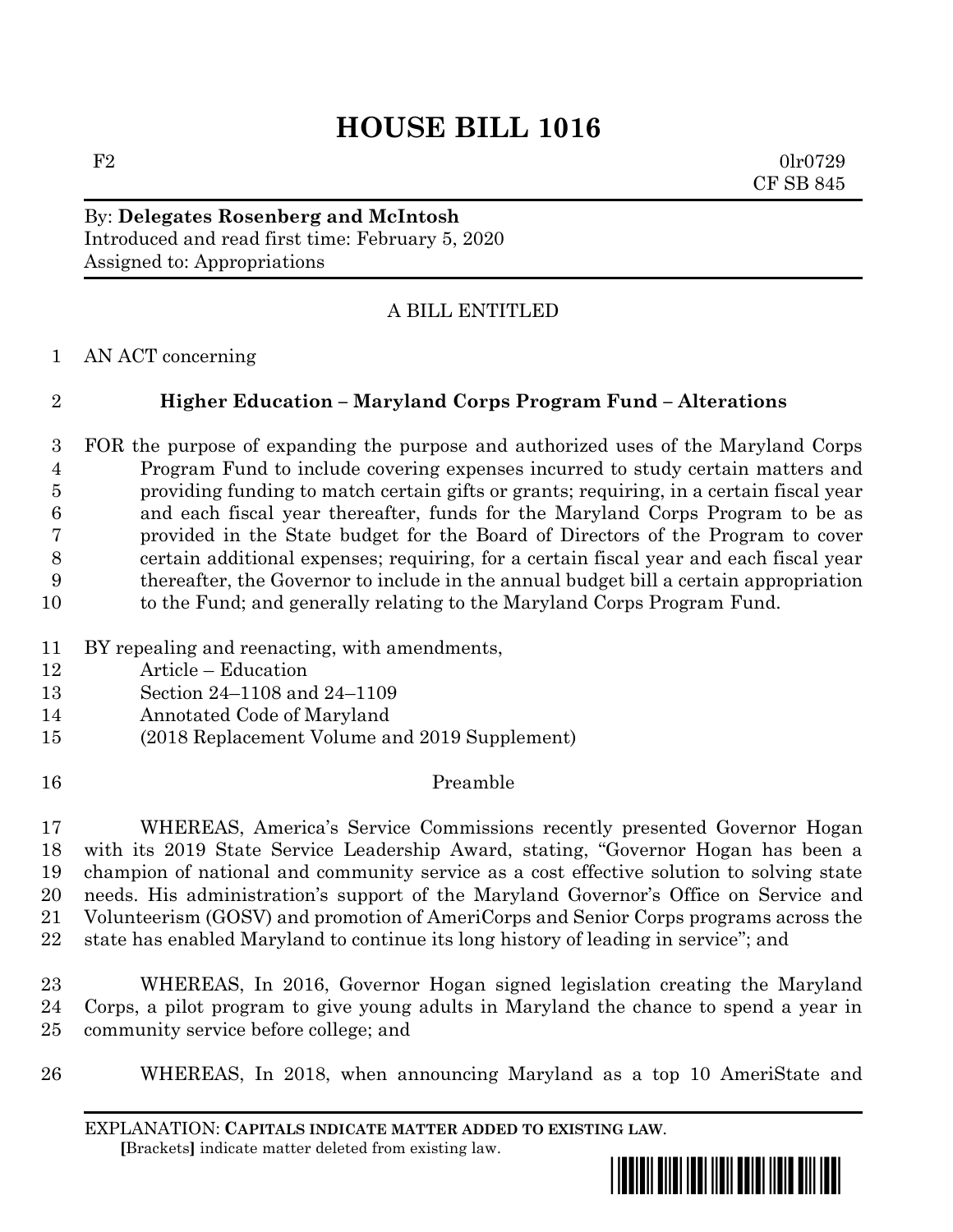#### **HOUSE BILL 1016**

 Baltimore as a top 10 AmeriCity, Governor Hogan said, "Our administration is proud of this outstanding achievement for Baltimore City and Maryland. AmeriCorps members devote their time, energy, and expertise to serving our communities and addressing the important issues that affect our state, and today's announcement further illustrates the commitment of our citizens to changing Maryland for the better and making a difference in the world"; and

 WHEREAS, the fiscal year 2017 operating budget included \$150,000 for the Maryland Corps Program, but Governor Hogan did not release the funds; now, therefore,

 SECTION 1. BE IT ENACTED BY THE GENERAL ASSEMBLY OF MARYLAND, That the Laws of Maryland read as follows:

- **Article – Education**  24–1108. (a) There is a Maryland Corps Program Fund. (b) The purpose of the Fund is to:
	- (1) Provide stipends to corps participants;

 (2) Provide scholarships to corps participants who have completed the Program to be used at institutions of higher education in the State toward vocational certificates, associate's degrees, and bachelor's degrees;

 (3) Cover expenses incurred by the Board, including expenses incurred during the development, issuance, awarding, and funding of the RFP; **[**and**]**

 (4) Cover expenses incurred by the operator selected under § 24–1105 of this subtitle, as determined by the Board to be relevant to the successful operation of the Program**;**

 **(5) COVER EXPENSES INCURRED TO STUDY THE POTENTIAL USE OF THE PROGRAM AS A WORKFORCE DEVELOPMENT TOOL IN THE STATE;**

## **(6) COVER EXPENSES INCURRED TO STUDY HOW ALUMNI OF THE PROGRAM COULD BE BETTER POSITIONED TO MEET THE CURRENT AND FUTURE NEEDS OF EMPLOYERS IN THE STATE; AND**

 **(7) PROVIDE FUNDING FOR THE PROGRAM TO MATCH GIFTS OR GRANTS RECEIVED BY THE BOARD FOR THE FUND**.

(c) The Board shall administer the Fund.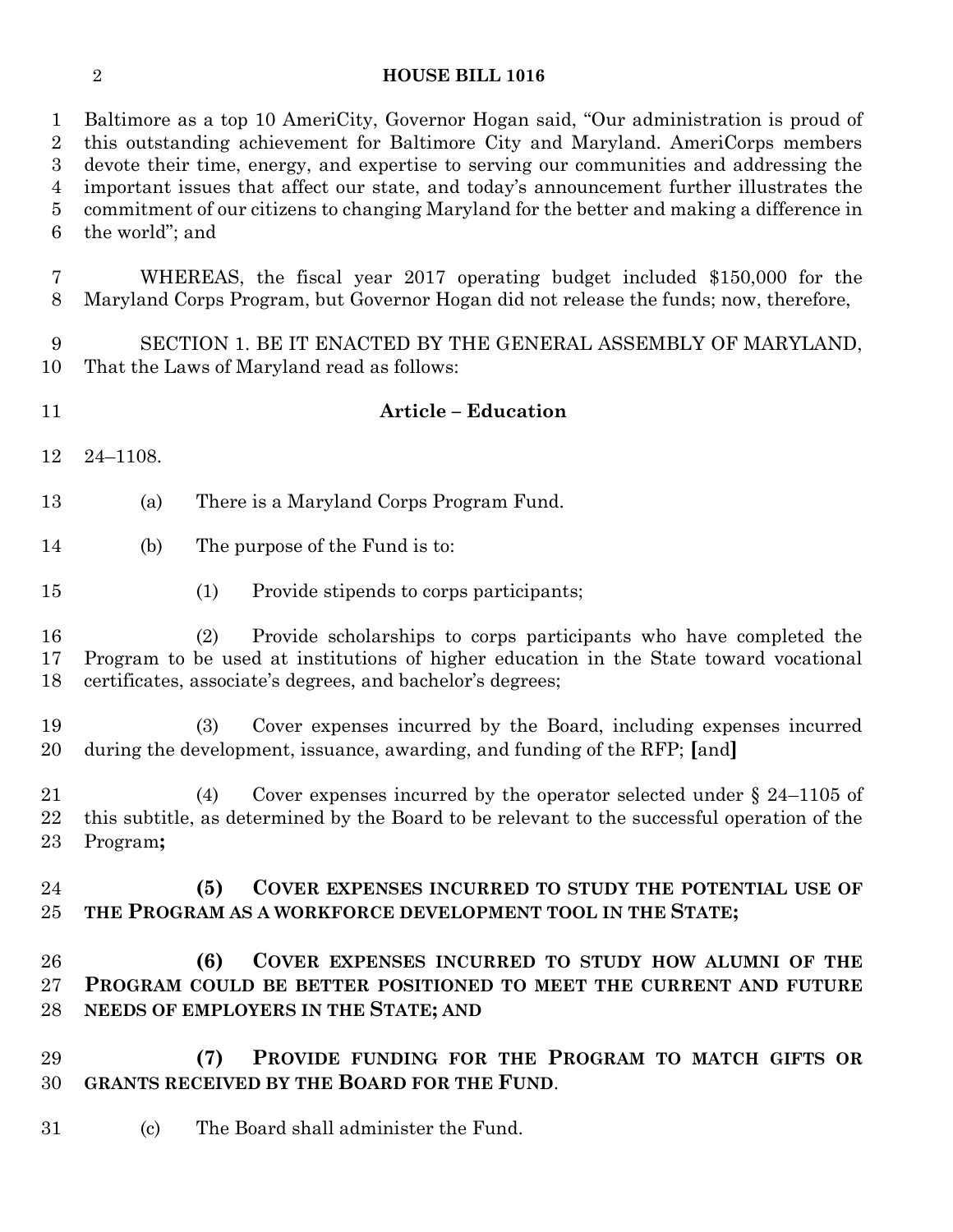#### **HOUSE BILL 1016** 3

1 (d) The Fund is a continuing, nonlapsing fund that is not subject to  $\S 7-302$  of the State Finance and Procurement Article. (e) (1) The State Treasurer shall hold the Fund separately and shall invest the money in the Fund in the same manner as other State money may be invested. (2) Any investment earnings of the Fund shall be credited to the Fund. (f) The Comptroller shall account for the Fund. (g) The Board: (1) May accept any gift or grant from any person for the Fund; (2) Shall use any gift or grant that it receives for the reasons stated under subsection (b) of this section; and (3) Shall deposit any gift or grant that it receives for the Fund with the State Treasurer. (h) The Fund consists of: (1) Money appropriated under § 24–1109 of this subtitle; (2) Gifts or grants received by the Board for the Fund; (3) Investment earnings of the Fund; and (4) Any other money from any other source accepted for the benefit of the Fund. (i) The Fund may be used only for: (1) Providing stipends to corps participants; (2) Providing scholarships to corps participants who have completed the Program to be used at institutions of higher education in the State toward vocational certificates, associate's degrees, and bachelor's degrees; (3) Covering expenses incurred by the Board, including expenses incurred during the development, issuance, awarding, and funding of the RFP; **[**and**]** (4) Covering expenses incurred by the operator selected under § 24–1105 of this subtitle, as determined by the Board to be relevant to the successful operation of the Program**; (5) COVERING EXPENSES INCURRED TO STUDY THE POTENTIAL USE**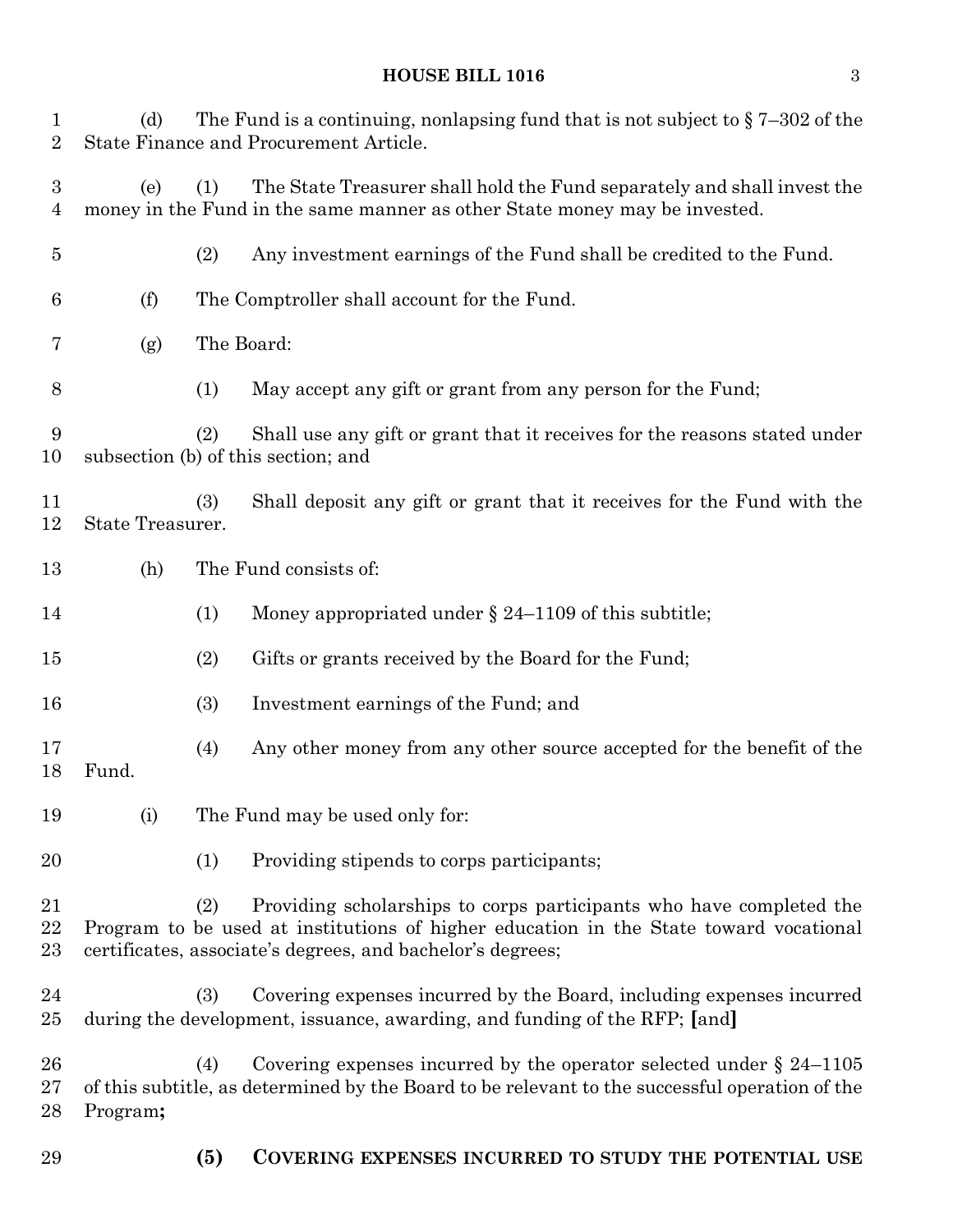|                                           | $\overline{4}$                                                                                                                                                                                                                                                                                                          | <b>HOUSE BILL 1016</b>                                                                                                                                                                                                          |
|-------------------------------------------|-------------------------------------------------------------------------------------------------------------------------------------------------------------------------------------------------------------------------------------------------------------------------------------------------------------------------|---------------------------------------------------------------------------------------------------------------------------------------------------------------------------------------------------------------------------------|
| $\mathbf 1$                               | OF THE PROGRAM AS A WORKFORCE DEVELOPMENT TOOL IN THE STATE;                                                                                                                                                                                                                                                            |                                                                                                                                                                                                                                 |
| $\boldsymbol{2}$<br>$\boldsymbol{3}$<br>4 |                                                                                                                                                                                                                                                                                                                         | COVERING EXPENSES INCURRED TO STUDY HOW ALUMNI OF THE<br>(6)<br>PROGRAM COULD BE BETTER POSITIONED TO MEET THE CURRENT AND FUTURE<br>NEEDS OF EMPLOYERS IN THE STATE; AND                                                       |
| $\overline{5}$<br>6                       |                                                                                                                                                                                                                                                                                                                         | PROVIDING FUNDING FOR THE PROGRAM TO MATCH GIFTS OR<br>(7)<br><b>GRANTS RECEIVED BY THE BOARD FOR THE FUND.</b>                                                                                                                 |
| 7<br>8<br>9                               | (i)<br>in this subtitle.                                                                                                                                                                                                                                                                                                | Any unspent portion of the Fund may not be transferred or revert to the<br>General Fund of the State but shall remain in the Fund to be used for the purposes specified                                                         |
| 10<br>11<br>12                            | (k)                                                                                                                                                                                                                                                                                                                     | Beginning with fiscal year 2018, at the end of the fiscal year, the Board<br>(1)<br>shall prepare an annual report of the Fund that includes an accounting of all financial<br>receipts and expenditures to and from the Fund.  |
| 13<br>14                                  |                                                                                                                                                                                                                                                                                                                         | The Board shall submit a copy of the report to the General Assembly in<br>(2)<br>accordance with $\S 2-1257$ of the State Government Article.                                                                                   |
| 15                                        | (1)                                                                                                                                                                                                                                                                                                                     | The Fund may be subject to an audit by the Legislative Auditor.                                                                                                                                                                 |
| 16                                        | $24 - 1109.$                                                                                                                                                                                                                                                                                                            |                                                                                                                                                                                                                                 |
| 17<br>18<br>19                            | (a)<br>this subtitle.                                                                                                                                                                                                                                                                                                   | For fiscal year 2018, funds for the Program shall be as provided in the State<br>budget for the Board to develop, issue, and award the RFP described under $\S$ 24–1105 of                                                      |
| 20<br>21<br>$\bf{22}$<br>23               | (b) For fiscal year 2019, funds for the Program shall be as provided in the State<br>budget for the Board to disburse stipends to corps participants and to cover any<br>administrative or other costs incurred by the Board or operator selected under $\S 24-1105$<br>of this subtitle to operationalize the Program. |                                                                                                                                                                                                                                 |
| 24<br>25                                  | $\left( \mathrm{c}\right)$                                                                                                                                                                                                                                                                                              | For fiscal year 2020 and each fiscal year thereafter, funds for the Program<br>shall be as provided in the State budget for the Board to:                                                                                       |
| 26                                        |                                                                                                                                                                                                                                                                                                                         | (1)<br>Provide stipends to corps participants;                                                                                                                                                                                  |
| 27<br>28<br>29                            |                                                                                                                                                                                                                                                                                                                         | Provide scholarships to corps participants who have completed the<br>(2)<br>Program to be used at institutions of higher education in the State toward vocational<br>certificates, associate's degrees, and bachelor's degrees; |
| 30<br>31                                  |                                                                                                                                                                                                                                                                                                                         | Cover expenses incurred by the Board, including expenses incurred<br>(3)<br>during the development, issuance, awarding, and funding of the RFP; and                                                                             |
| 32                                        |                                                                                                                                                                                                                                                                                                                         | Cover expenses incurred by the operator selected under $\S$ 24–1105 of<br>(4)                                                                                                                                                   |